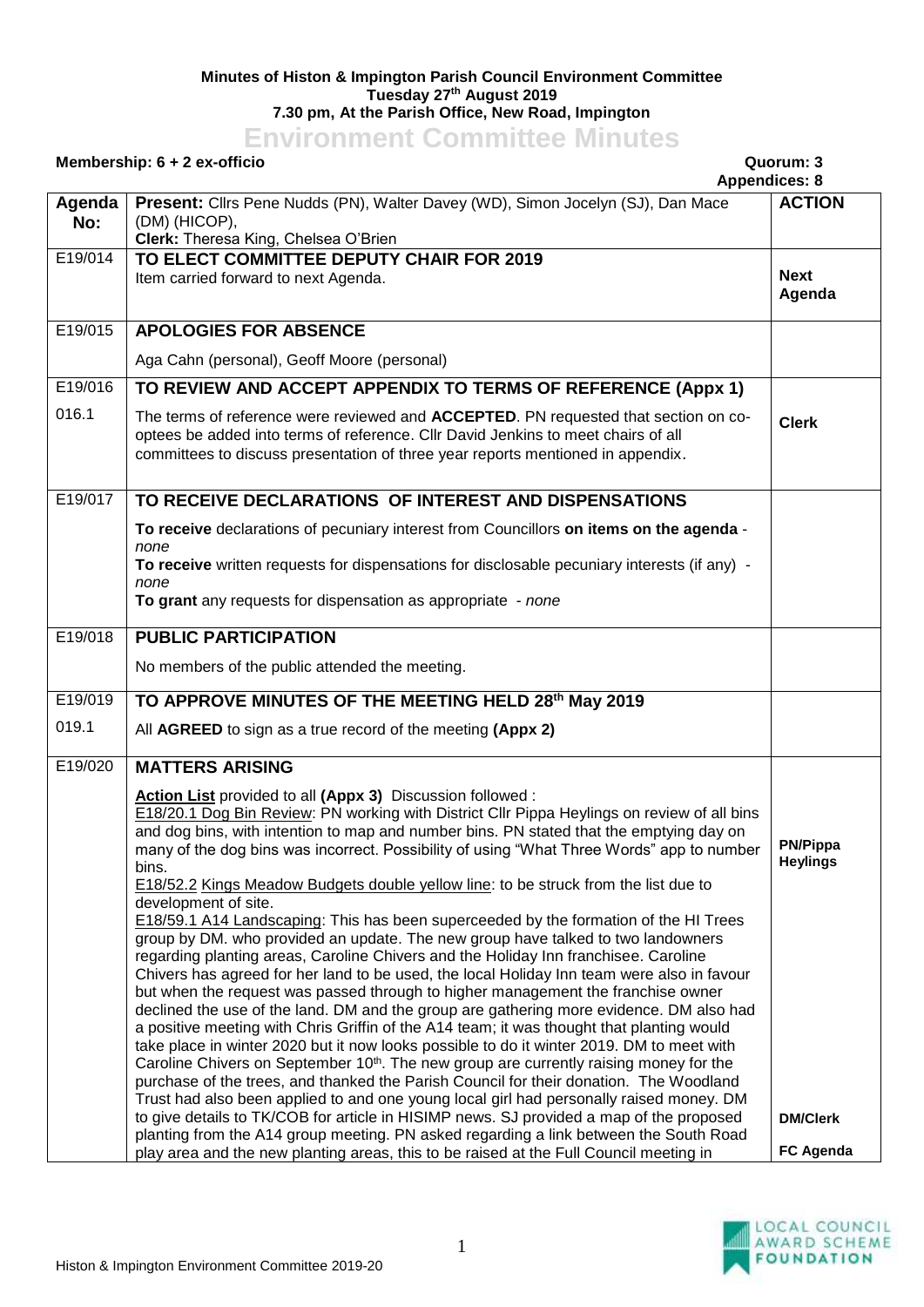|         | September. Item to be removed from committee's action list.                                                                                                                                                                                                                                                                                                                   | item                                   |
|---------|-------------------------------------------------------------------------------------------------------------------------------------------------------------------------------------------------------------------------------------------------------------------------------------------------------------------------------------------------------------------------------|----------------------------------------|
|         | E18/70.3 War Grave Signage: in hand with Clerk.<br>E18/71.1 Doctors Close Play Area: item to be removed.                                                                                                                                                                                                                                                                      | <b>Clerk</b>                           |
|         | E19/6.1Froglife: second on reserve list for project, GM contact.                                                                                                                                                                                                                                                                                                              |                                        |
|         | E19/6.2 Bier storage: completed. PN suggested it could be on public display, to be<br>discussed at next workshop. PN to discuss with new owner of Manor.                                                                                                                                                                                                                      | <b>Workshop/PN</b>                     |
|         | E19/8.1 Asset Management: meeting held between GM/RFP/PN. GM to update at next<br>meeting.                                                                                                                                                                                                                                                                                    | Agenda item<br>(GM)                    |
|         | E19/8.3 Theories from Home: Project on hold as Alison Turnbull seeing further grant                                                                                                                                                                                                                                                                                           |                                        |
|         | funding.                                                                                                                                                                                                                                                                                                                                                                      | <b>PN</b>                              |
|         | <b>E19/9.2 IVC and Hospital Trees: PN to provide wording for letters to be sent.</b>                                                                                                                                                                                                                                                                                          |                                        |
|         | The current action list document contains much of the same information as the project list,<br>it was AGREED that these could be combined into one document with actions for members<br>indicated on the minutes.                                                                                                                                                             | <b>Clerk</b>                           |
| E19/021 | <b>TO RECEIVE</b>                                                                                                                                                                                                                                                                                                                                                             |                                        |
| 021.1   | Clerk's Report: No report available.                                                                                                                                                                                                                                                                                                                                          |                                        |
|         |                                                                                                                                                                                                                                                                                                                                                                               |                                        |
| 021.2   | <b>Trees &amp; Allotments:</b> No written Tree Warden report. One enquiry received regarding<br>resident who is selling their house and needs a Tree Warden report, PN to action suitable<br>response. Also received an enquiry from resident at the Coppice regarding raised bed area                                                                                        | <b>PN</b>                              |
|         | at front of property, which they have investigated and proved to be Parish Council property.<br>Clerk to respond advising we will look at various options to resolve the issue. Item to be                                                                                                                                                                                    | <b>Clerk</b>                           |
|         | discussed at next Worskshop regarding removing all tress in the area or trimming and                                                                                                                                                                                                                                                                                          |                                        |
|         | removing suckers. Other tree items were a fallen limb in the Copse which had been<br>cleared, and damage to a Poplar in Cambridge Road which was constructor damage.<br>Bee's nest in lime tree on Green removed.                                                                                                                                                             | Workshop                               |
|         | Allotments: Paths had now been cut at Glebe Way. AGREED to send a letter to<br>plotholders giving them a month's notice of payment due date, informing them of next<br>year's rate rise and asking them to confirm they are renewing. Plotholder meeting to then<br>be held at end of October for them to pick their plot.                                                    | <b>Clerk</b>                           |
| 021.3   | Sustainability Report : none received.                                                                                                                                                                                                                                                                                                                                        |                                        |
| 021.4   | <b>HICOP Report:</b> DM reported a good year for maintenance at the Orchard, with a long<br>grass look being taken. This will be mown before the Juicing Day event on October 5 <sup>th</sup> .<br>However, it has been a bad year for apples so HICOP will ask for donations from the public<br>for the event. The two oak trees recently planted appear to be growing well. |                                        |
| E19/022 | <b>OTHER MATTERS</b>                                                                                                                                                                                                                                                                                                                                                          |                                        |
| 022.1   | <b>Quarterly Budget Review (Appx 4)</b>                                                                                                                                                                                                                                                                                                                                       |                                        |
|         | PN reported the failure of new trees planted at the Burial Ground, PN to request<br>groundsmen to water, but these may need replacing, and budget is available. COB<br>informed committee of resignation of grounds operative. PN explained that the 35                                                                                                                       | <b>PN</b>                              |
|         | commemorative trees purchased should have been 39 in number to reflect the number of                                                                                                                                                                                                                                                                                          | Clerk/Full                             |
|         | men lost, so four more needed to be ordered. There is money in the Tree Planting budget,<br>Clerk to present request to FC meeting before order placed.                                                                                                                                                                                                                       | Council                                |
| 022.2   | Workshop held 18 June 2019 and Cycleabout held 20 June 2019 (Appx 5)                                                                                                                                                                                                                                                                                                          |                                        |
|         | Report form Workshop on 18th June discussed.<br>- Worn area on Green: reseeding can be done in September and March, suggestion to                                                                                                                                                                                                                                             |                                        |
|         | engage with the school, GM to liaise.<br>- Desire Line damage at crossing/worn area on green: delegated to Clerk to action. Added                                                                                                                                                                                                                                             | <b>GM</b>                              |
|         | to project list.                                                                                                                                                                                                                                                                                                                                                              | <b>Clerk</b>                           |
|         | - Area Around pump: meeting needed to discuss whole area, specification for removing<br>second path, DM to circulate drawings previously done. Add to project list.<br>- Crossing Keeper's Hut: door and windows made, PN to instruct carpenter to install. To be                                                                                                             | Workshop/<br><b>Clerk</b><br><b>PN</b> |
|         | painted once in situ. Will need protective film added to reduce possibility of vandalism<br>damage. GM to produce an instruction sheet for use of electricity on site. Histon Baptist                                                                                                                                                                                         | GM                                     |

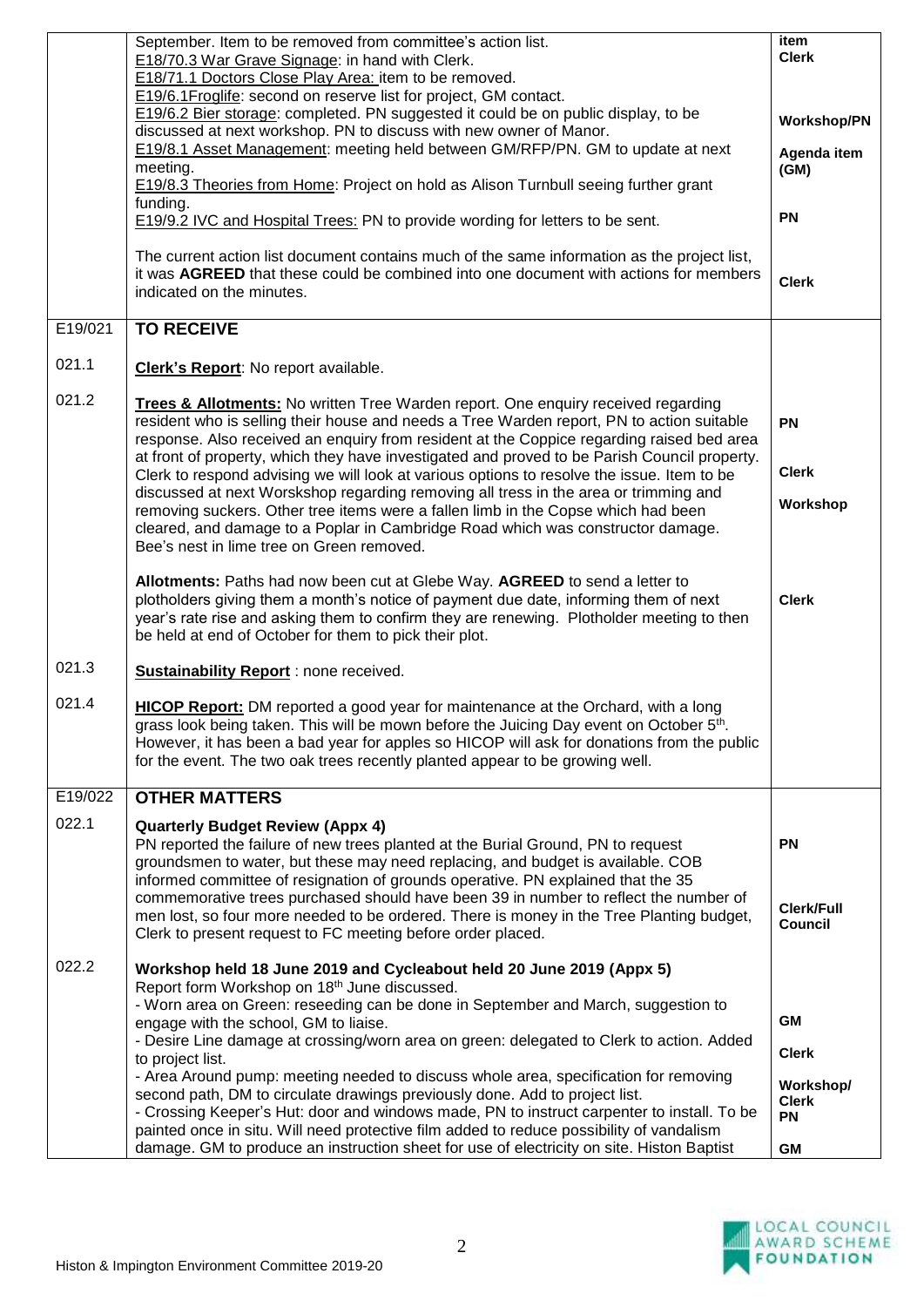| 022.10 | "Happy to Chat "bench<br>Neighbouring parish has introduced a designated "Happy to Chat" bench where residents<br>are encouraged to sit and talk to each other, designed to help wellbeing. Discussion was<br>had on design of labelling of bench, location of bench, and whether residents would object<br>to use of bench. Clerk to gain feedback from other parish on success and report to the next<br>meeting.                 | Clerk/<br>Agenda item                 |
|--------|-------------------------------------------------------------------------------------------------------------------------------------------------------------------------------------------------------------------------------------------------------------------------------------------------------------------------------------------------------------------------------------------------------------------------------------|---------------------------------------|
| 022.9  | <b>Review of Allotment Regulations and fees</b><br>No regulation changes. All AGREED inflation rate increase of fees, determined as being an<br>increase of £1. Increase to be notified to plotholders in forthcoming letter.                                                                                                                                                                                                       | <b>Clerk</b>                          |
| 022.8  | <b>Review of Burial Ground Regulations and fees</b><br>No recommendation for increase to fees as raised 5% in previous year. Clerk presenting<br>report to Full Council regarding charging for transfer of deed which other parishes currently<br>charge for but this parish does not. Report will also include recommendations re grave<br>diggers. Passed to next agenda for feedback from Clerk.                                 | Next agenda                           |
| 022.7  | Daffodil bulb requirements for 2019<br>AGREED to purchase 1 bag mixed daffodils, 3 bags crocuses.                                                                                                                                                                                                                                                                                                                                   | <b>Clerk</b>                          |
| 022.6  | <b>Christmas Lights Plans for 2019</b><br>The groundsman has indicated some dead wood on the Green, PN to add to list of work<br>that will need quotations. All AGREED Capital Bid Request for additional money for<br>replacement lights to be presented at September Full Council meeting.                                                                                                                                        | <b>PN</b><br><b>Full Council</b>      |
| 022.5  | Feedback from Feast Market 30 June 2019 (Appx 8)<br>The comments were discussed. PN reported that the Station House would be for<br>community use with the land in front of it having public access.                                                                                                                                                                                                                                |                                       |
|        | Other projects were also discussed.<br>Crossing Keeper's Hut - staging area, specification needed from PN. Christmas Lights can<br>be purchased from budget, Clerk to get groundsman to evaluate.<br>Manor Field Oak Trees and Seats - trees planted. Seats will need a specification before<br>quotations can be requested. PN to spec at workshop.                                                                                | <b>PN/Clerk</b><br><b>PN/Workshop</b> |
|        | trees, these tasks may be something undertaken by the Enviro Volunteers.<br>Specifications needed.<br>Public Art Glaze Pavilion: Planning permission only has 18 months left, costings<br>5)<br>needed for repair and installation.                                                                                                                                                                                                 | <b>PN</b><br><b>PN/Clerk</b>          |
|        | to action.<br><b>Brook Improvements</b><br>2)<br>Public Art BT Phone Box: Clerk to obtain quotes to renovate. PN/Clerk to ascertain<br>3)<br>where missing parts are stored. PN has quotes for screen graphics for inside.<br>35 Commemorative Trees - The Copse: 35 on order, 4 more needed (see item<br>4)<br>22.1). Quotations also needed for preparation of planting area and planting of                                      | <b>PN</b><br><b>PN/Clerk</b>          |
| 022.4  | <b>Review Outstanding Projects (Appx 7)</b><br>Some items were AGREED as priorities for completion. These were as follows:<br>Homefield Park Estate Railings: the quote for the work has been refreshed and is<br>1)<br>much higher. Clerk to compare quote and check where increases lie. Quote<br>needed for groundworks, PN to generate specification and provide contact to clerk                                               | <b>Clerk</b>                          |
| 022.3  | To review Neighbourhood Policy List (Appx 6)<br>Policies P8 and P12 identified as relevant for the Environment Committee to report on. All<br>AGREED, to be added to Terms of Reference.                                                                                                                                                                                                                                            | <b>Clerk</b>                          |
|        | - Brook Mitigation - Denis Payne had been in communication with Pat Matthews at district<br>council, and he had suggested another meeting to discuss detailed plans. PN said work<br>needed to be done between November 2019 and March 2020. Add to project list, arrange<br>meeting and prioritise. Cycleabout not discussed.                                                                                                      | <b>Clerk</b>                          |
|        | Church has requested use of the site for a Nativity event, which has been accepted, they<br>will require electricity inside the hut. Consult with electrician as to best way this can be<br>achieved, ideally to allow use of two tea urns (approx. 6 KW).<br>- Saffron Road/New School Road weedkilling: not in contract with Buchans. Site has been<br>strimmed previously. Groundsman to investigate which area needs attention. | <b>Clerk</b><br>Groundsman            |